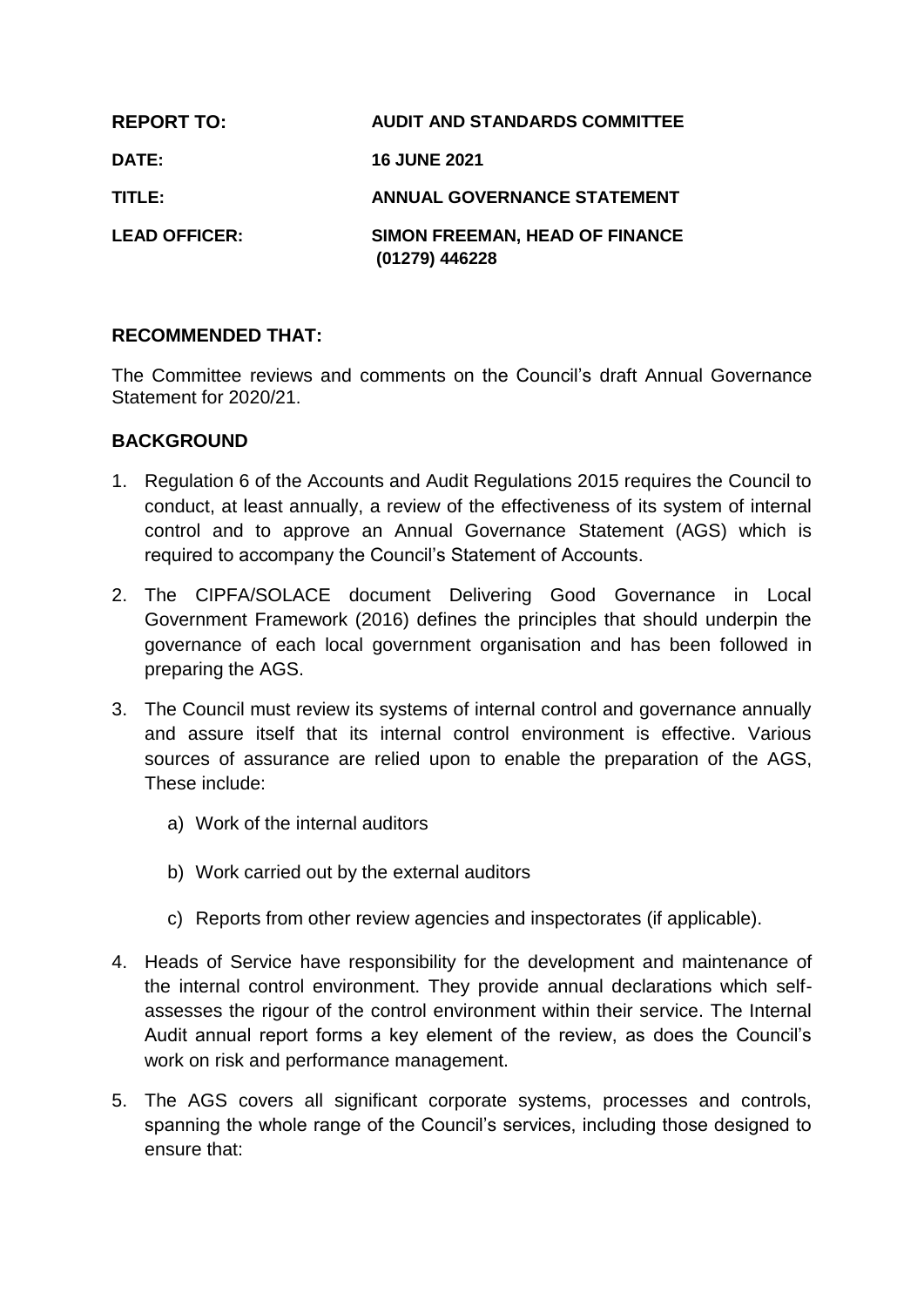- a) The Council's policies are implemented in practice
- b) High quality services are delivered efficiently and effectively
- c) The Council's values and ethical standards are met
- d) Laws and regulations are complied with
- e) Required processes are adhered to
- f) Financial statements and other published performance information is accurate and reliable
- g) Human, financial, environmental and other resources are managed efficiently and effectively
- 6. The AGS is required to disclose any governance issues which may impact on the Council being able to achieve its corporate objectives. These are set out towards the end of the AGS, together with proposed actions to address these concerns and improve performance. The AGS also reflects the way the Council has had to adapt its governance arrangements during 2021/22 as a result of the impact of Covid-19.
- 7. Preparation of the AGS has been managed by the Council's Corporate Governance Group, and a draft of the AGS considered by SMB. The Corporate Governance Group will continue to monitor the actions set out in the AGS, along with other work that is relevant to governance. This will include, but is not limited to, managing the audit recommendation tracker and reviewing progress with risk and performance management.
- 8. The AGS should be produced at the same time as the draft accounts, and needs to be up to date at the time of publication. A draft AGS is presented to the Committee for their review and comment, however, the final (signed) version will come back to the Committee with the draft accounts. This will ensure it will account for (if appropriate) any significant event that affects the assessment of the Council's governance arrangements that might occur from April 2021 onwards.

## **IMPLICATIONS**

**Environment and Planning (includes Sustainability)** None specific **Author: Andrew Bramidge, Head of Environment and Planning**